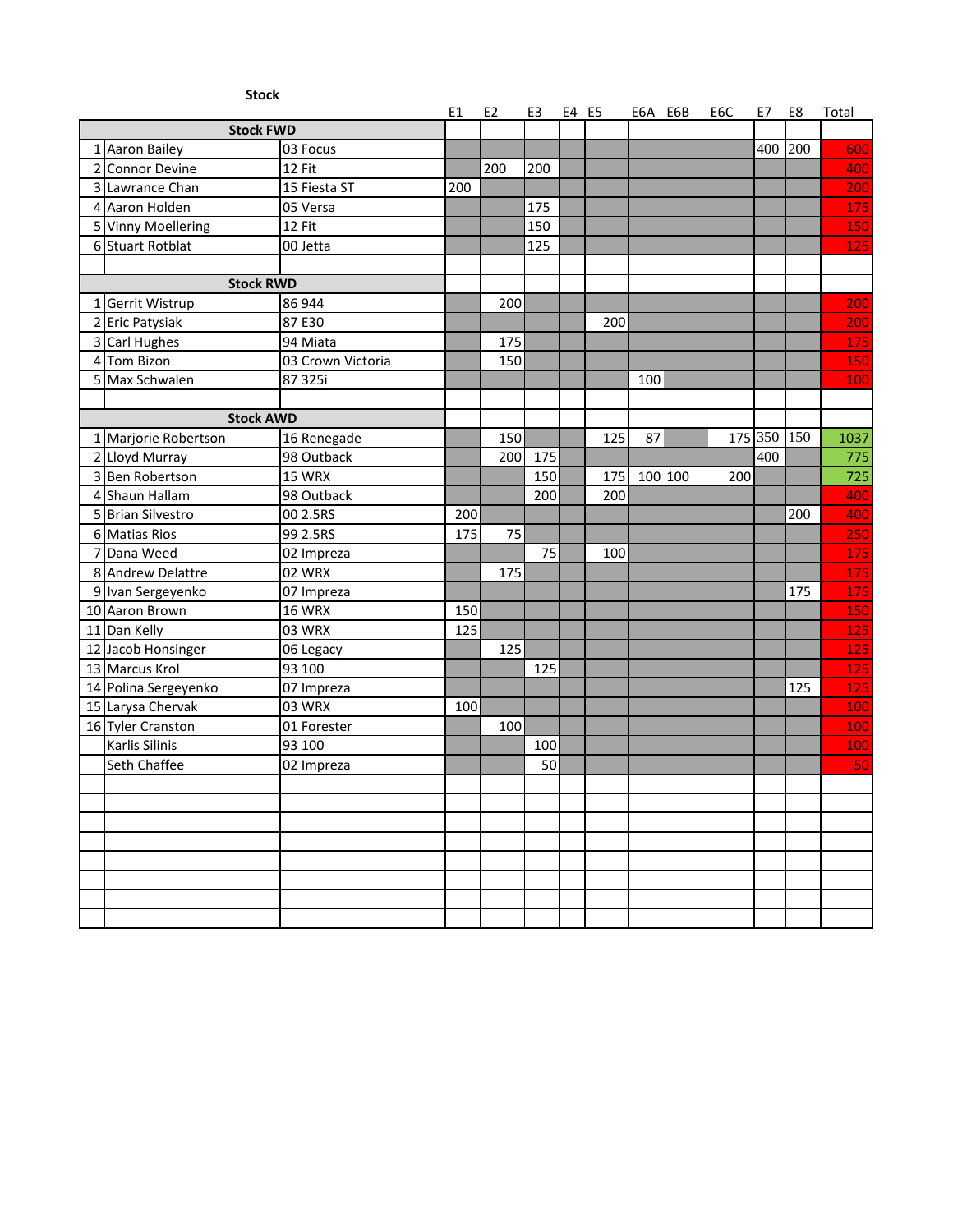| Prepared       |                         |                |     |     |     |  |       |                |     |     |         |     |      |
|----------------|-------------------------|----------------|-----|-----|-----|--|-------|----------------|-----|-----|---------|-----|------|
|                |                         |                | E1  | E2  | E3  |  | E4 E5 | E6A E6B E6C E7 |     |     |         | E8  |      |
|                | <b>Prepared FWD</b>     |                |     |     |     |  |       |                |     |     |         |     |      |
| 1              | Chris Murphy            | 12 Fiesta      |     |     | 200 |  | 200   |                | 100 |     | 200 400 | 200 | 1300 |
| $\overline{2}$ | Laura Wall              | 00 Celica      |     |     | 200 |  |       |                |     |     |         |     | 200  |
|                |                         |                |     |     |     |  |       |                |     |     |         |     |      |
|                | <b>Prepared RWD</b>     |                |     |     |     |  |       |                |     |     |         |     |      |
| 1              | <b>Matias Rios</b>      | 97 e36         |     |     |     |  |       | 100            |     | 200 |         |     | 300  |
|                |                         |                |     |     |     |  |       |                |     |     |         |     |      |
|                | <b>Prepared AWD</b>     |                |     |     |     |  |       |                |     |     |         |     |      |
| 1              | Dan Shirley             | Subaru         |     |     |     |  |       |                |     |     | 400     | 175 | 575  |
| $\overline{2}$ | <b>Billy Meade</b>      | 97 Impreza     | 200 | 200 |     |  |       |                |     |     |         |     | 400  |
| 3              | Jamie Taub              | 00 Impreza     |     | 125 | 200 |  |       |                |     |     |         |     | 325  |
| 4              | Dan Hurley              | 02 Impreza     |     | 175 | 125 |  |       |                |     |     |         |     | 300  |
| 5              | <b>Andy Kratz</b>       | 02 Impreza     |     | 100 | 175 |  |       |                |     |     |         |     | 275  |
| 6              | <b>Talon Hare</b>       | 04 WRX         | 150 | 75  |     |  |       |                |     |     |         |     | 225  |
| 7              | Stephanie Mounce        | 98 Impreza     |     |     |     |  | 200   |                |     |     |         |     | 200  |
| 8              | lan Kessler             | 2000 Impreza   |     |     |     |  |       |                |     |     |         | 200 | 200  |
| 9              | <b>Stuart Staniford</b> | 04 WRX         | 175 |     |     |  |       |                |     |     |         |     | 175  |
|                | 10 Tyler Niday          | 04 Forester    |     |     |     |  | 175   |                |     |     |         |     | 175  |
| 11             | Adam Plueckhahn         | 01 Forester    |     | 150 |     |  |       |                |     |     |         |     | 150  |
|                | 12 Dave Murphy          | 05 Impreza     |     |     | 150 |  |       |                |     |     |         |     | 150  |
|                | 13 Nathan Lybarger      | Subaru Impreza |     |     |     |  |       |                |     |     |         | 150 | 150  |
|                |                         |                |     |     |     |  |       |                |     |     |         |     |      |
|                |                         |                |     |     |     |  |       |                |     |     |         |     |      |
|                |                         |                |     |     |     |  |       |                |     |     |         |     |      |
|                |                         |                |     |     |     |  |       |                |     |     |         |     |      |
|                |                         |                |     |     |     |  |       |                |     |     |         |     |      |
|                |                         |                |     |     |     |  |       |                |     |     |         |     |      |
|                |                         |                |     |     |     |  |       |                |     |     |         |     |      |
|                |                         |                |     |     |     |  |       |                |     |     |         |     |      |
|                |                         |                |     |     |     |  |       |                |     |     |         |     |      |
|                |                         |                |     |     |     |  |       |                |     |     |         |     |      |
|                |                         |                |     |     |     |  |       |                |     |     |         |     |      |
|                |                         |                |     |     |     |  |       |                |     |     |         |     |      |
|                |                         |                |     |     |     |  |       |                |     |     |         |     |      |
|                |                         |                |     |     |     |  |       |                |     |     |         |     |      |
|                |                         |                |     |     |     |  |       |                |     |     |         |     |      |
|                |                         |                |     |     |     |  |       |                |     |     |         |     |      |
|                |                         |                |     |     |     |  |       |                |     |     |         |     |      |
|                |                         |                |     |     |     |  |       |                |     |     |         |     |      |
|                |                         |                |     |     |     |  |       |                |     |     |         |     |      |
|                |                         |                |     |     |     |  |       |                |     |     |         |     |      |